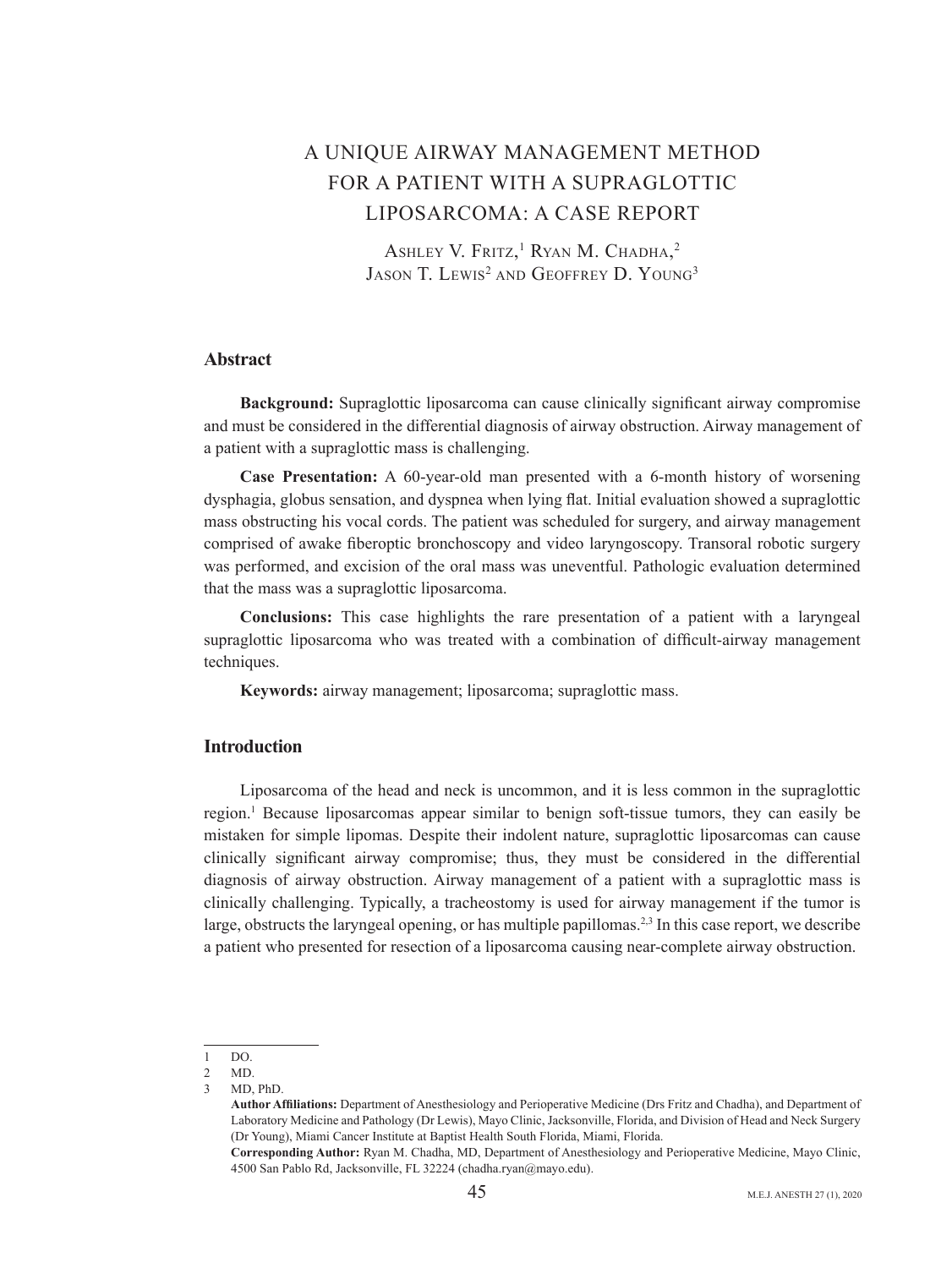#### **Case Report**

A 60-year-old man with an unremarkable medical history presented with a 6-month history of worsening dysphagia, dysphonia, dyspnea when lying flat, and a globus sensation. He also reported worsening cough that occasionally caused him to have the sensation of a rubbery lesion approximately the size of a golf ball falling into his throat. Computerized axial tomography of the neck showed a nonenhancing lobulated mass in the supraglottic and hypopharyngeal areas (Figure 1). Examination with a flexible fiberoptic laryngoscope showed a large cystic lesion that appeared to originate from the right tongue base and completely obstructed the view of the epiglottis.

*Fig.* 1 *Preoperative Computerized Axial Tomographic Image Showing the Patient's Supraglottic Mass.* 



Because of his high risk of airway obstruction, the patient was brought to the operating room for transoral robotic resection of the supraglottic mass. To prepare the patient for awake intubation, topical oxymetazoline,  $0.05\%$ , was applied to the patient's nares. Then, a cotton swab was used to apply lidocaine ointment,  $5\%$ , and the swab was inserted progressively deeper into the nares as far as the patient could tolerate. We intravenously administered 0.4 mg glycopyrrolate to reduce salivation. While holding the tongue outside the mouth with gauze to prevent swallowing, we applied lidocaine,  $5\%$ , to the tonsillar pillars with a cotton swab, and viscous lidocaine,  $2\%$ , was applied to the posterior oropharynx by using a syringe with a 14G angiocatheter. Finally, the patient's right nare was serially dilated with 28F, 30F, and 32F nasal airways.

To prepare the patient for awake tracheostomy, we administered 2 mL lidocaine,  $2\%$ , without epinephrine as a transtracheal block. We administered a 1 mcg/kg bolus of dexmedetomidine, which was followed by  $3 \text{ meg/kg}$  per hour intravenous dexmedetomidine. With the patient spontaneously breathing, awake, and responsive, a fiberoptic scope (Olympus Surgical Technologies Inc) was introduced into the right nare. The fiberoptic scope showed the supraglottic mass obstructing the vocal cords. Multiple attempts to maneuver the scope around the mass were unsuccessful. A portable video laryngoscope (GlideScope; Verathon Inc) was inserted to lift the epiglottis and to expose the vocal cords. Both devices were well tolerated by the patient. The fiberoptic scope was introduced into the trachea. A nasal Ring-Adair-Elwyn tracheal tube (internal diameter,  $6.5$  mm) with a TaperGuard cuff (Medtronic) was inserted over the fiberoptic scope and into the trachea. After confirmation of correct placement with end-tidal carbon dioxide monitoring and bilateral auscultation of the lung fields, general anesthesia was induced and surgery commenced.

Direct laryngoscopy showed a large mass occupying the vallecula and extending into the hypopharynx. A robotic approach to mass excision was chosen because it provided good visualization and access to the vallecula. The patient was placed in suspension with a laryngoscope. The da Vinci Surgical System (Intuitive Surgical Inc) was docked at the patient's bedside by using the standard protocol for transoral robotic-assisted surgery. The robotic instruments were used to pull the nonvisualized portion of the mass out of the upper esophagus. The mass appeared to be attached to the right oropharynx and right supraglottic larynx. These attachments were cauterized to completely detach the mass, which was removed and sent for pathologic analysis. Hemostasis was achieved, the patient's trachea was extubated, and the patient was taken to the postanesthesia care unit. His recovery was uneventful.

Pathologic analysis showed well-differentiated liposarcoma (Figure 2). After consultation with an patient oncologist and a radiation oncologist, the patient decided to defer treatment and to receive surveillance because of the slow-growing nature of this tumor.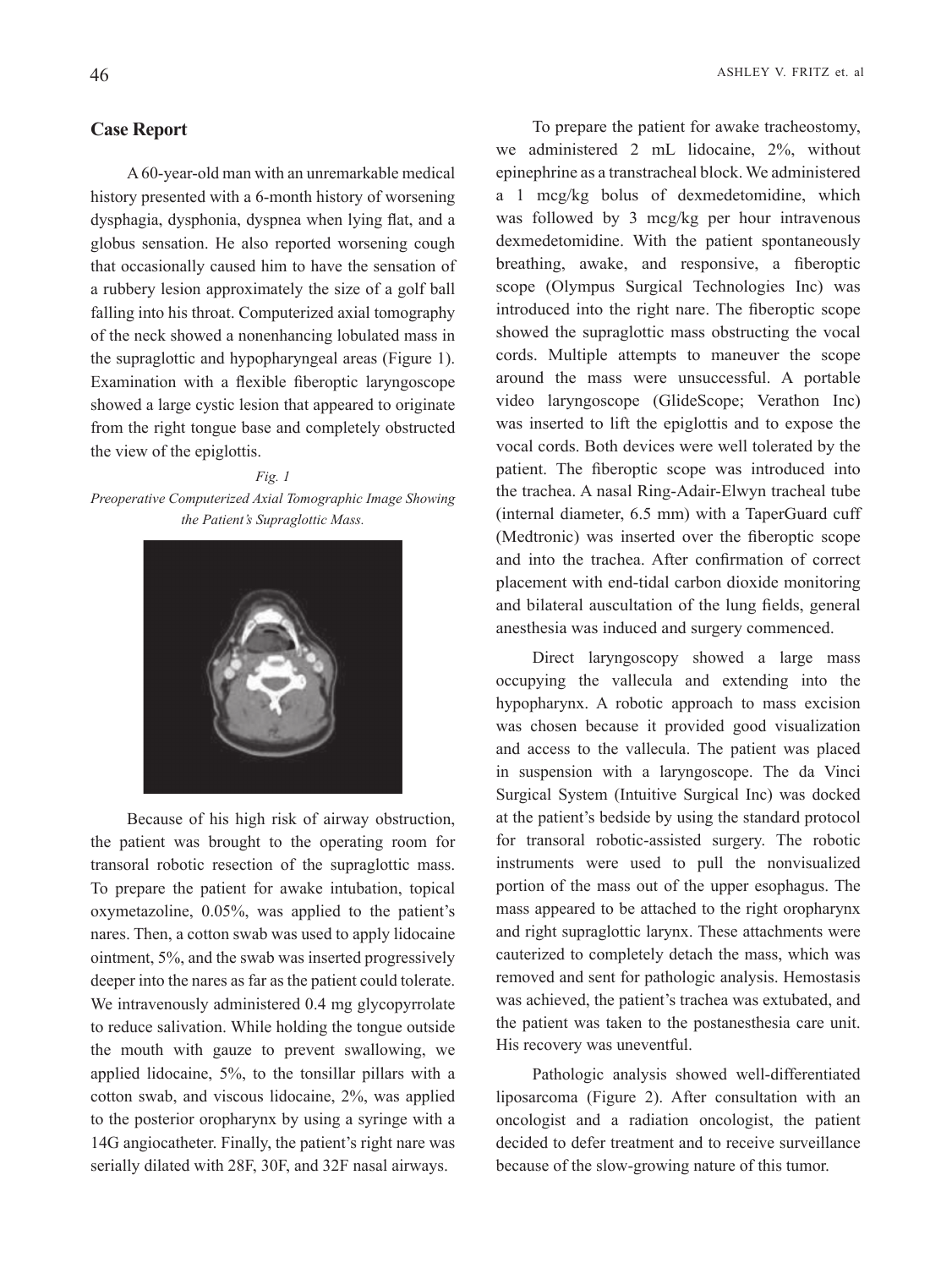*Fig. 2 Differentiated-Well of Findings Histologic Typical* Liposarcoma. Example image showing a mature-appearing fat  $set$  within a hyalinized background and scattered, *hyperchromatic, atypical stromal cells, which are power magnification). In addition, MDM2 gene amplification* characteristic of atypical lipoma (hematoxylin-eosin, medium*on fluorescence in situ hybridization is an abnormal result and is often identified in atypical lipoma, well-differentiated* 

*liposarcoma, and dedifferentiated liposarcoma* [7].



#### **Discussion**

Liposarcoma of the head and neck is rare and represents  $2\%$  to 9% of all sarcomas in this anatomical region.<sup>4</sup> A review of MEDLINE articles published from 1858 to 2016 identified 70 reported cases of head and neck liposarcoma, with 38% of cases occurring in the larynx and pharynx.<sup>5</sup> Of these cases,  $78\%$ were supraglottic.<sup>4,5,6</sup> The most common presenting symptoms were stridor, dysphagia, hoarseness, dyspnea, and throat discomfort.

Management of these tumors requires a pathologic diagnosis, which is critical for determining prognosis. The World Health Organization<sup>7</sup> classifies liposarcoma into several subtypes: dedifferentiated, myxoid, round cell, and pleomorphic. Well-differentiated and myxoid tumors rarely metastasize; pleomorphic tumors are more likely to do so. Diagnosis is typically followed by wide surgical excision of the tumor. The transoral robotic approach is an attractive option for patients and surgeons because it allows better preservation



M.E.J. ANESTH 27 (1), 2020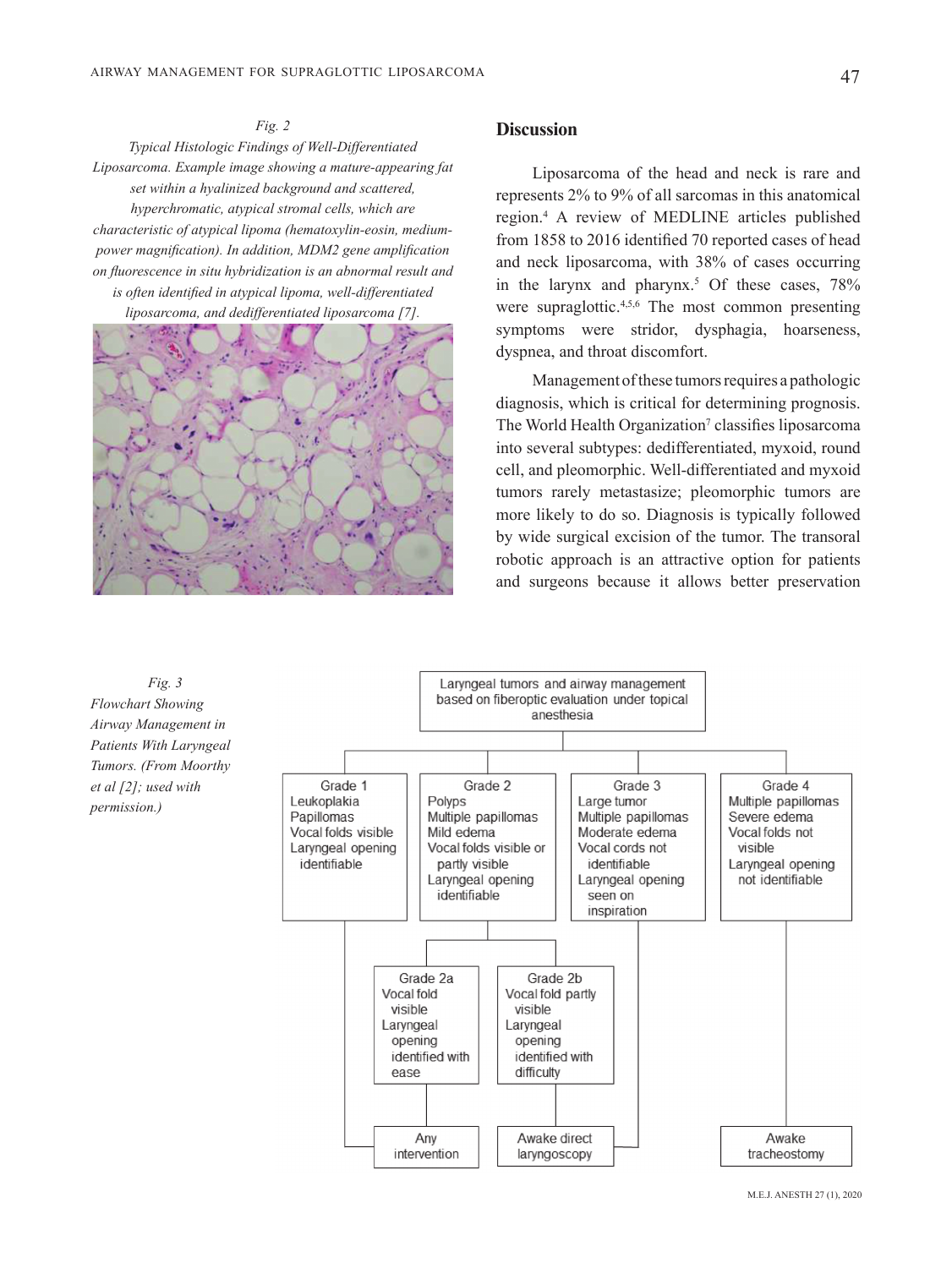of function and shorter hospital stay.<sup>8</sup> Postsurgical neoadjuvant radiotherapy has been proposed to prevent local recurrence in patients with suspected incomplete tumor excision, but no consensus has been reached regarding its use.<sup>9</sup>

Treatment of complete or near-complete airway obstruction due to a supraglottic tumor is challenging. Moorthy et al<sup>2</sup> reported over 800 patients with supraglottic airway obstruction and classified their airways into 4 grades on the basis of findings on airway examination (Figure 3). Our patient had a grade 4 airway according to the criteria of Moorthy et all because of the tumor's size and complete obstruction of his pharynx, so awake tracheostomy was the recommended method for airway management.

However, we propose that awake intubation can be attempted with appropriate preparation. Before any attempt, the patient must be prepared, surgical drapes must be applied, and a surgeon must be present in case a surgical airway becomes necessary. Also, topical anesthesia must be applied to the oropharynx and nasopharynx to ensure that the patient can tolerate laryngoscopic devices.<sup>9</sup> We preferred to apply topical lidocaine throughout the pharynx; however, anesthesia can be administered with oropharyngeal nerve blocks,

or aerosolized and nebulized local anesthetic agents can be used. Although awake intubation is typically performed without sedation, dexmedetomidine is an attractive sole sedative because of its unique sedative and respiration-sparing properties.<sup>10</sup> Finally, because of the size and location of the liposarcoma, simultaneous use of multiple airway devices may facilitate airway management, as shown in the treatment of our patient by using fiberoptic bronchoscopy and video laryngoscopy.

#### **Conclusion**

Supraglottic liposarcoma is rare but has good prognosis after complete surgical excision and possible radiotherapy. Because of its location, supraglottic liposarcoma can cause life-threatening airway obstruction, particularly if the patient's airway muscles are relaxed by sedation or general anesthesia. Preoperative fiberoptic examination is critical for determining the best airway management method. Although awake tracheostomy is recommended for the largest and most obstructive tumors, awake oral or nasal intubation can be performed if appropriate precautions are taken.